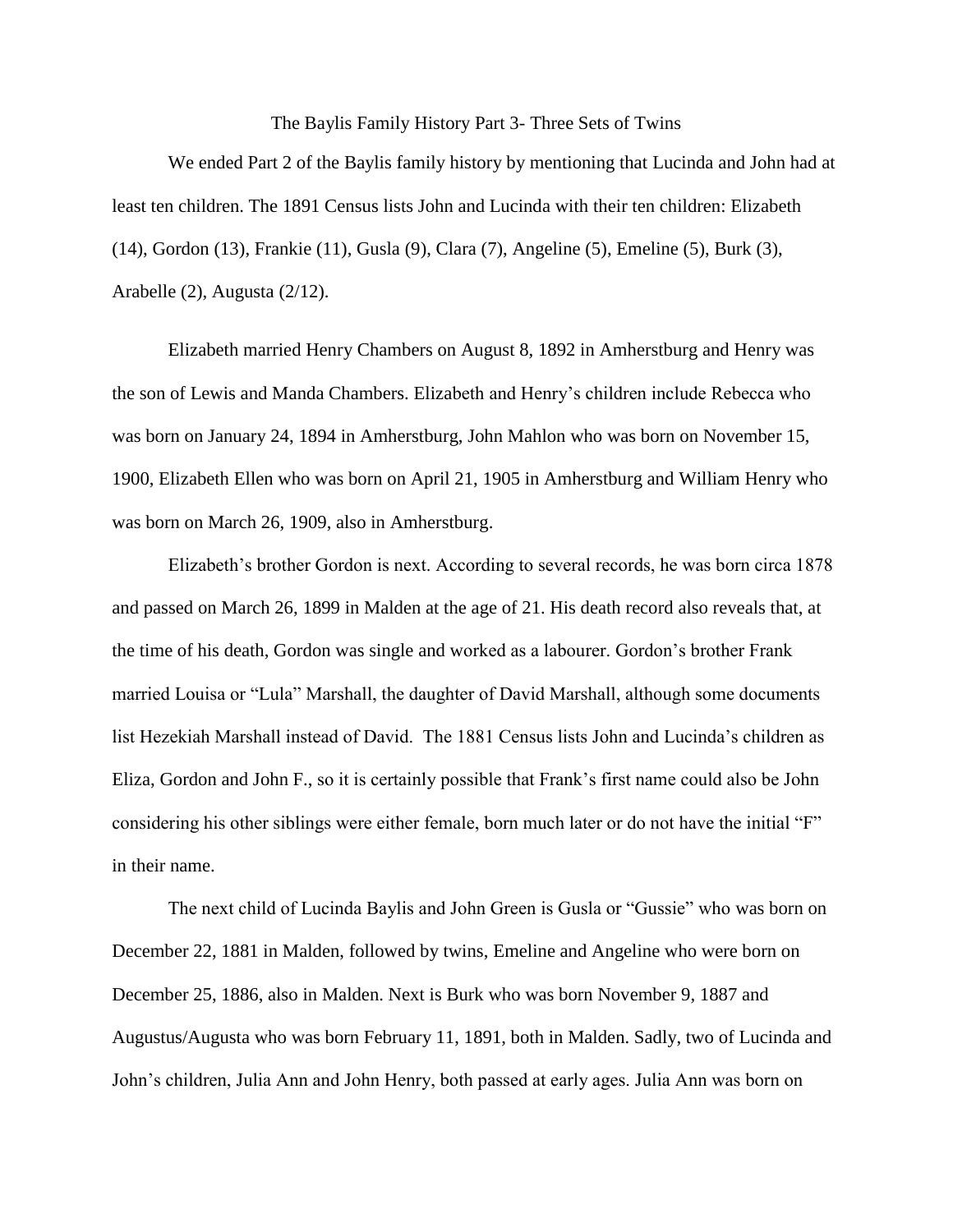May 14, 1876, but passed away a few years later on February 19, 1880, while John Henry was born on January 16, 1881 and passed away the next month on February 12, 1881.

We've discussed the children of Lucinda, now it's time to move forward with her brother John, the next child of Robert Baylis and Elizabeth Ryer. John married Mary Brown-Weathers, the daughter of Morton Brown and Lucinda Pope. At the time of their marriage, John was a labourer and Mary worked as a domestic. The couple married on April 17, 1888 in Detroit. Based on the documents available, John and Mary had at least eight children: Roy, Hazel, Flossie and Frederick (twins), Enda, Rena, and Madeline and Claudine (twins). Roy was born on June 20, 1888 in Windsor. He married May Welburn on June 8, 1920, also in Windsor. May Welburn was the daughter of James Welburn and Catherine Anderson.

Roy's sister Hazel was born on April 6, 1892 in Windsor and later married Otto Powell on April 25, 1910 in Windsor. According to their Marriage Record, Otto worked as a Porter. Next are the twins, Flossie and Frederick who were born on April 20, 1894 in Windsor. According to their Birth Record, at this time their father John worked as a Sailor. Tragically, both Flossie and Frederick passed away that same year, but on different days: Flossie passed on July 10, 1894 while Frederick passed on August 5, 1894. Their sister Edna was born on July 23, 1896 and later married Charles Mann in February 1918 in Windsor. Charles Mann was the son of Walter Mann and Sarah Britton.

Edna's sister Rena was born on August 23, 1899 in Windsor, while the next set of twins, Madeline and Claudine were born on July 24, 1904. According to her Marriage Record, Madeline married William Arthur Mulder on June 1, 1920 in Colchester. William was the son of John Arthur Mulder and Sarah Stewart.